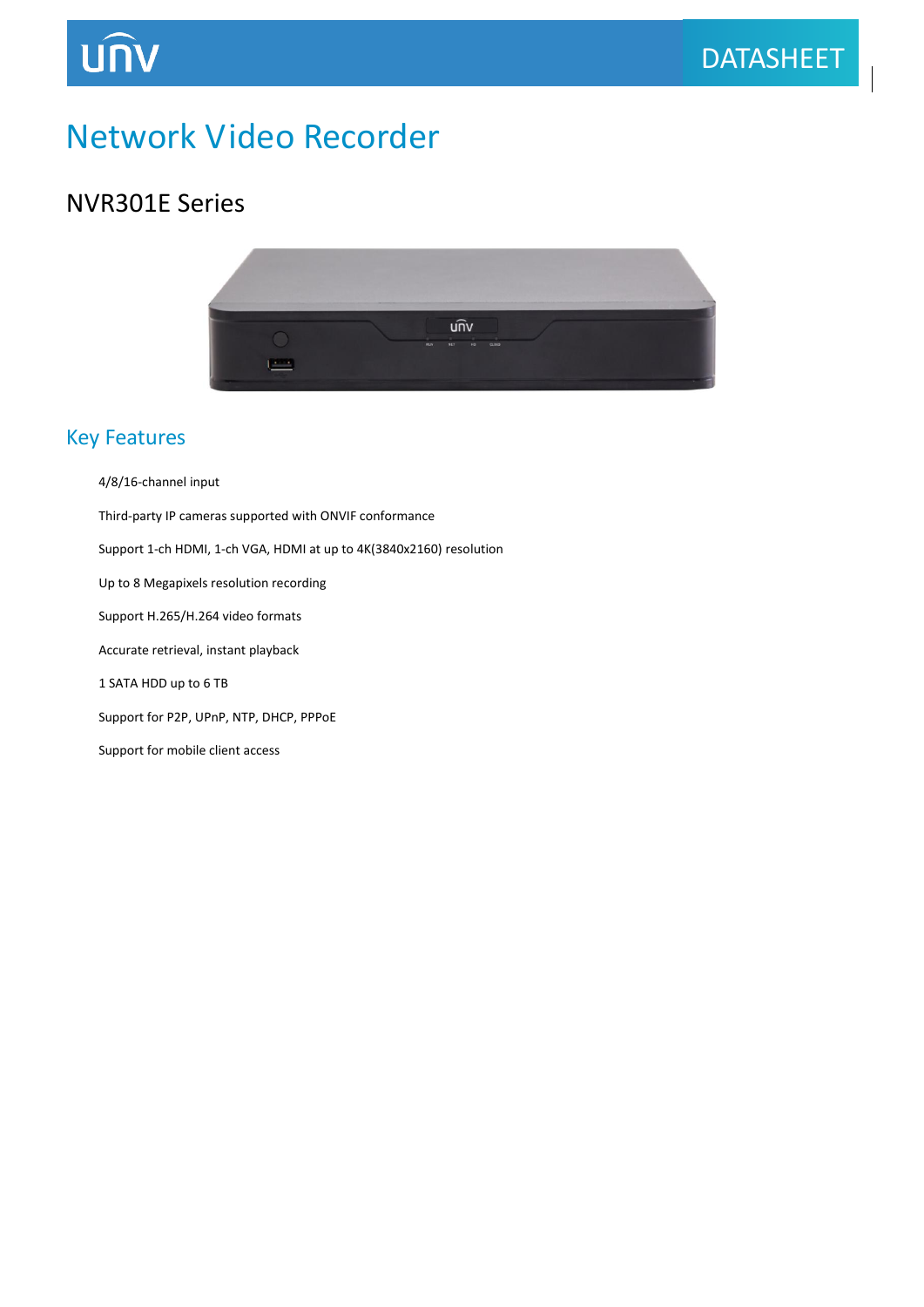$\overline{\phantom{a}}$ 

# Specifications

| <b>Model</b>                 | <b>NVR301-04E</b>                                                                                                                                                                                                                        | <b>NVR301-08E</b> | <b>NVR301-16E</b> |
|------------------------------|------------------------------------------------------------------------------------------------------------------------------------------------------------------------------------------------------------------------------------------|-------------------|-------------------|
| Video/Audio Input            |                                                                                                                                                                                                                                          |                   |                   |
| IP Video Input               | $4$ -ch                                                                                                                                                                                                                                  | 8-ch              | $16$ -ch          |
| Two-way Audio Input          | 1-ch, RCA                                                                                                                                                                                                                                |                   |                   |
| <b>Network</b>               |                                                                                                                                                                                                                                          |                   |                   |
| Incoming Bandwidth           | 40Mbps                                                                                                                                                                                                                                   | 60Mbps            | 80Mbps            |
| Outgoing Bandwidth           | 64Mbps                                                                                                                                                                                                                                   | 64Mbps            | 80Mbps            |
| <b>Remote Users</b>          | 128                                                                                                                                                                                                                                      |                   |                   |
| Video/Audio Output           |                                                                                                                                                                                                                                          |                   |                   |
| HDMI/VGA Output              | HDMI:<br>4K(3840x2160)/30Hz, 1920x1080p/60Hz, 1920x1080p/50Hz, 1600x1200/60Hz, 1280x1024/60Hz,<br>1280x720/60Hz, 1024x768/60Hz<br>VGA:<br>1920x1080p/60Hz, 1920x1080p/50Hz, 1600x1200/60Hz, 1280x1024/60Hz, 1280x720/60Hz, 1024x768/60Hz |                   |                   |
| <b>Recording Resolution</b>  | 8MP/6MP/5MP/4MP/3MP/1080p/960p/720p/D1/2CIF/CIF                                                                                                                                                                                          |                   |                   |
| Audio Output                 | 1-ch, RCA                                                                                                                                                                                                                                |                   |                   |
| Synchronous Playback         | 4-ch                                                                                                                                                                                                                                     | 8-ch              | $16$ -ch          |
| <b>Decoding</b>              |                                                                                                                                                                                                                                          |                   |                   |
| Compression                  | H.265/H.264                                                                                                                                                                                                                              |                   |                   |
| Live view/Playback           | 8MP/6MP/5MP/4MP/3MP/1080p/960p/720p/D1/2CIF/CIF                                                                                                                                                                                          |                   |                   |
| Capability                   | 1 x 4K@30, 3 x 4MP@20, 4 x 1080p@25, 8 x 720p@25, 16 x D1                                                                                                                                                                                |                   |                   |
| <b>Hard Disk</b>             |                                                                                                                                                                                                                                          |                   |                   |
| SATA                         | 1 SATA interface                                                                                                                                                                                                                         |                   |                   |
| Capacity                     | up to 6TB for each disk                                                                                                                                                                                                                  |                   |                   |
| <b>External Interface</b>    |                                                                                                                                                                                                                                          |                   |                   |
| Network Interface            | 1 RJ-45 10M/100M Self-adaptive Ethernet Interface                                                                                                                                                                                        |                   |                   |
| <b>USB Interface</b>         | Rear panel: 2 x USB2.0, Front panel: 1 x USB2.0                                                                                                                                                                                          |                   |                   |
| Alarm In                     | 4-ch                                                                                                                                                                                                                                     |                   |                   |
| Alarm Out                    | $1$ -ch                                                                                                                                                                                                                                  |                   |                   |
| General                      |                                                                                                                                                                                                                                          |                   |                   |
| Power Supply                 | 12V DC                                                                                                                                                                                                                                   |                   |                   |
| Consumption<br>(without HDD) | $\leq 8~\text{W}$                                                                                                                                                                                                                        |                   |                   |
| <b>Working Temperature</b>   | $-10^{\circ}$ C ~ + 55 $^{\circ}$ C ( +14 $^{\circ}$ F ~ +131 $^{\circ}$ F )                                                                                                                                                             |                   |                   |
| <b>Working Humidity</b>      | 10%~90%                                                                                                                                                                                                                                  |                   |                   |
| Dimensions                   | $44 \times 260 \times 240$ mm (1.7" × 10.2" × 9.4")                                                                                                                                                                                      |                   |                   |
| Weight ( without HDD )       | ≤ 1.12 Kg (2.47 lb)                                                                                                                                                                                                                      |                   |                   |